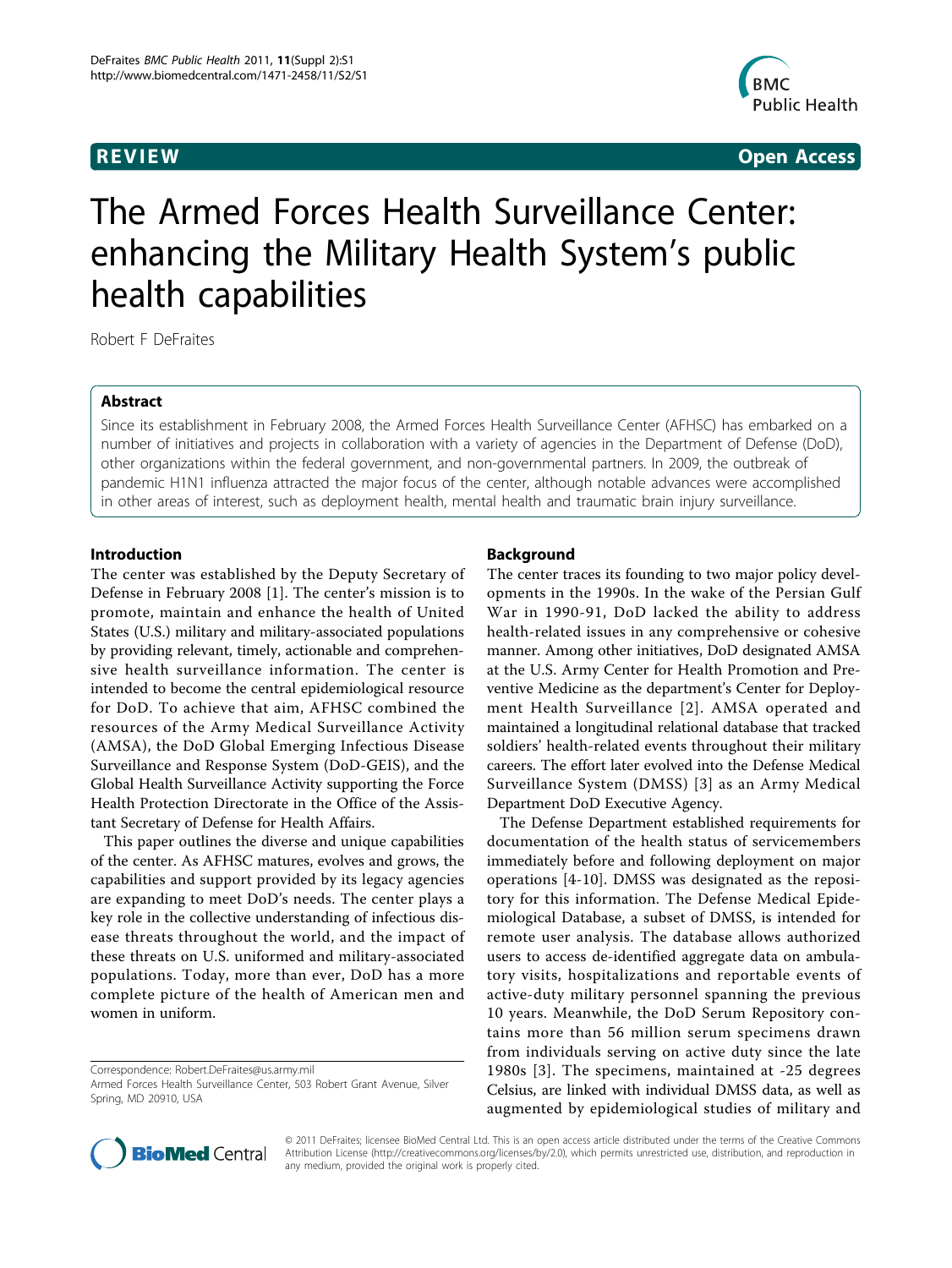operational relevance. The information is especially useful for developing precise estimates of prevalence and incidence of infectious diseases in the armed forces.

Another major theme in the years preceding establishment of AFHSC was the recognition of the global health threat posed by emerging and re-emerging infectious diseases [\[11](#page-3-0)] and the important role DoD, through its network of clinical, reference and research laboratories in the U.S. and elsewhere, should play in the national effort [[12\]](#page-3-0). To address these needs, DoD-GEIS was established in 1996, with a central hub at the Walter Reed Army Institute of Research. As in the case of AMSA, DoD-GEIS operated as an Army Medical Department DoD Executive Agency.

In 2009, AFHSC and its partner organizations were presented many opportunities to build on this proud legacy and make important health surveillance contributions, many of which are described below in relation to the singular public health event of the year, the influenza H1N1 pandemic.

### Response coordination

Upon recognition of the novel influenza virus H1N1 in April 2009, AFHSC mobilized the military public health community by convening a series of teleconferences linking community of interest, surveillance and public health professionals at armed forces public health centers, Centers for Disease Control, Combatant Commands and staffs of the Service Surgeons General to share information and resources and to standardize the collective approach to surveillance, case reporting and disease control. The center provided a consolidated DoD pandemic H1N1 report on a weekly basis for the remainder of 2009, as the epidemic spread through military population worldwide. Additionally, AFHSC staff augmented those of the Naval Environmental and Preventive Medicine Unit 5 in evaluating an outbreak of pandemic H1N1 aboard the USS Boxer in July 2009.

# Reporting of public health emergencies of international concern

As the Defense Department's lead public health agency, AFHSC is positioned to play a key role in coordinating the reporting of DoD public health emergencies of international concern (PHEIC), in accordance with International Health Regulations as updated in 2005. In general, DoD is responsible for identifying PHEICs in its population, including events occurring in military communities abroad, and reporting these through appropriate U.S. government channels to the World Health Organization (WHO).

The onset of the influenza pandemic forced the early exercise of this role, and facilitated its clarification as the year continued. DoD Instruction 6200.03 (Subject:

"Public Health Emergency Management within the Department of Defense," March 5, 2010), formalizing this role, had not yet been completed, and the experience of the center through the initial months of the pandemic helped define and resolve some policy issues regarding roles, responsibilities and communication links.

# Development and promulgation of military public health surveillance standards

Public health information becomes more meaningful when data can be compared across multiple agencies over time. Counts, rates and conclusions drawn from the information are rendered more valuable when agencies share common definitions for key terms and adopt standard procedures for calculating important indicators using these definitions.

The center has been charged with leading the U.S. military public health community in the adoption and promulgation of numerous important health surveillance standards. For several years, military medical departments have used a common set of definitions for reportable medical events requiring individual case reports to service public health centers and AFHSC. As a result, this list includes approximately 70 conditions of military public health interest, including infectious diseases, such as malaria and leishmaniasis, as well as noninfectious conditions, such as heat and cold injury and lead exposure. The center coordinated the most recent update of this list, adopted in June 2009 [[13\]](#page-3-0), culminating the efforts of a multiservice work group during the previous year. In a similar manner, AFHSC worked in close coordination with staff of the DoD Centers of Excellence for Psychological Health and Traumatic Brain Injury (especially the Defense and Veterans Brain Injury Center), to develop surveillance case definitions for traumatic brain injury.

As the influenza pandemic of 2009 progressed, the surveillance requirements appropriately changed from an initial approach that emphasized individual case finding, laboratory confirmation and documentation of spread to previously unaffected areas, to one that focused on vulnerable populations and clinical severity measures. The center, working with partners in the Services and elsewhere, coordinated DoD's effort to ensure that the pandemic was tracked in a standard, appropriate and timely manner, while yielding vital statistics required by senior leaders.

#### Seminars, exercises and symposia

Epidemiology is AFHSC's core competency, since another of its mission areas is training and continuing education in epidemiology and public health. The center was especially active during 2009 with symposia on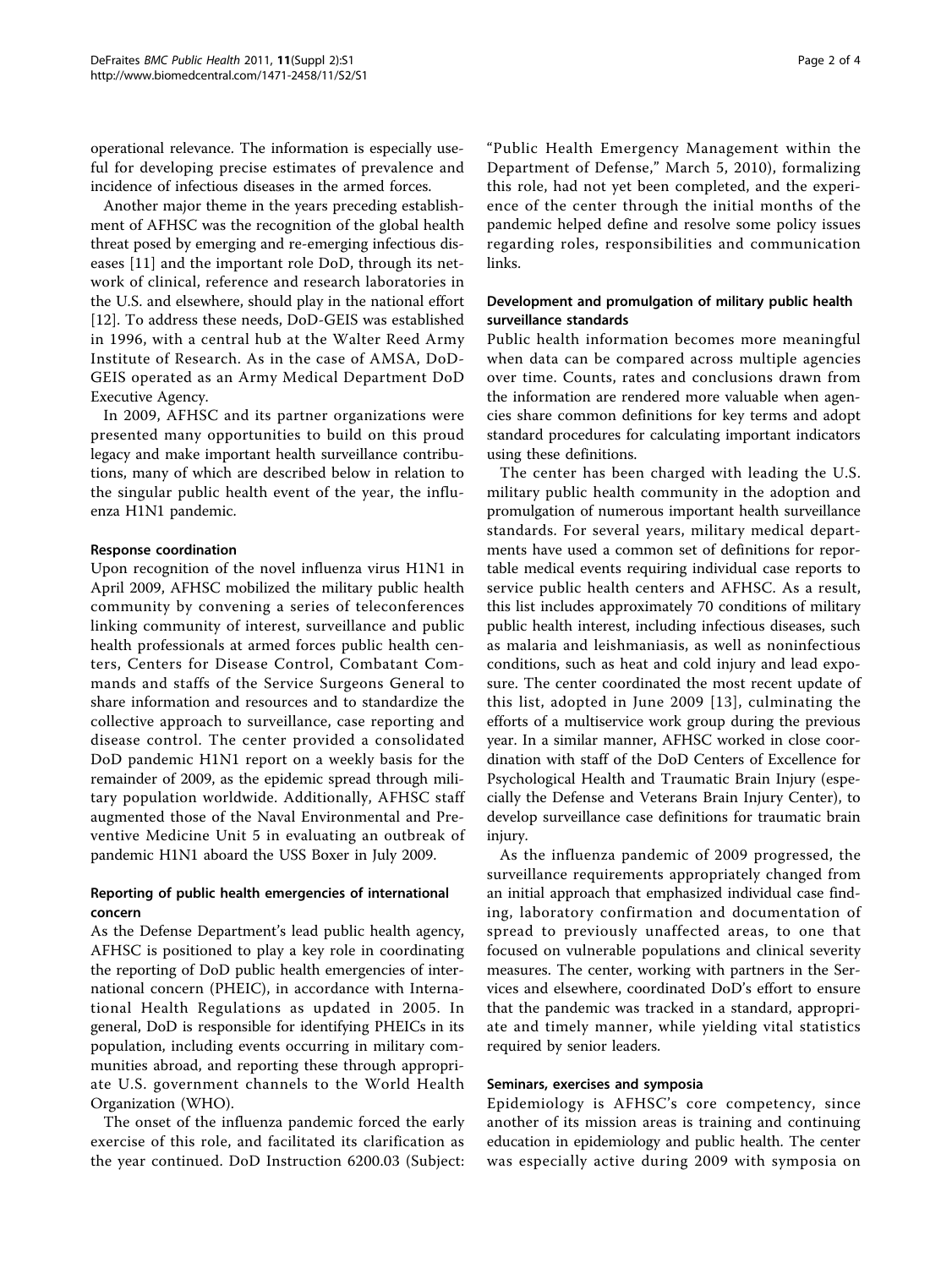sexually transmitted diseases, H1N1 lessons learned, civil-military cooperation in public health and pandemic influenza tabletop exercises [\[14\]](#page-3-0). The tabletop exercises, held in conjunction with the annual Force Health Protection Conference, were targeted to train public health emergency officers and afforded the military medical community with an opportunity to receive continuing medical education credits.

Throughout 2009, AFHSC sponsored rotations for residents in preventive medicine graduate medical education programs at the Walter Reed Army Institute of Research and the General Preventive Medicine residency program at the Uniformed Services University of the Health Sciences. Approximately half of the resident projects resulted in a report published either in the Medical Surveillance Monthly Report or refereed medical literature.

#### Epidemiological analysis and reporting

The center provides timely information to a wide spectrum of stakeholders. Its epidemiologists use data in the DMSS—augmented by the Theater Medical Data Store (health outcomes among personnel deployed in southwest Asia), and other datasets as needed—to produce numerous routine and ad-hoc analyses and reports. Routine periodic reports include the DoD Installation Injury Report, featuring specific rates of injuries among the assigned military population on installations (military bases). and DoD Lost Duty Time Application, which similarly includes counts and rates of health events and the resulting cost of these events in terms of lost workdays. Both reports are maintained on the center's website at [http://www.afhsc.mil.](http://www.afhsc.mil)

Targeted reports provide statistical support for DoD health quality, deployment health and other important Military Health System metrics. The center also provides analysis products upon request to meet a variety of operational and technical requirements. Finally, AFHSC supports limited research efforts, mission permitting.

A number of reports were developed to support the influenza pandemic, including periodic and ongoing surveillance for adverse events potentially associated with immunization against seasonal or pandemic strains. The Medical Surveillance Monthly Report (MSMR) (<http://www.afhsc.mil/msmr>), published by AMSA from April 1995 to March 2007, is the center's most widely read and well-known publication. Its original purpose, as described by AMSA in 1995, is the dissemination of medical surveillance information of broad interest. As stated at the inception of the MSMR, "The ultimate goal … is to provide readily available information necessary to inform, motivate, and empower commanders, their surgeons, and medical staffs to design, implement, and resource programs that enhance health, fitness, and readiness." [\[15](#page-3-0)] That purpose remains relevant today.

Fifteen years and more than 100 issues later, the monthly publication, now published by AFHSC, has emerged as DoD's public health periodical of record, providing current information and analysis on a wide variety of operational health topics, including trends of communicable and vector-borne diseases, traumatic brain injury, mental and behavioral health issues, and chronic diseases that affect the active-duty military population.

### The future

The center provides DoD with a unique centralized epidemiologic capability to assemble and analyze disease patterns among U.S. military personnel and beneficiaries worldwide. Integral to AFHSC's role is the ongoing monitoring of the prevalence, incidence and trends of infectious diseases in time, person and place. As a result of these efforts, estimates of operational impact and disease burden can be determined and recommendations can be provided to key decision makers within DoD for implementation of control measures in support of force health protection.

The release of the President's Policy Directive addressing the Strategy for Countering Biological Threats [\[16](#page-3-0)] in November 2009 marked the recognition that strong capabilities in emerging infectious disease surveillance and response provide substantial security value to the nation and the world. With key contacts throughout the world, AFHSC is well positioned to significantly contribute to this greater U.S. government initiative. To further support this initiative, AFHSC will pursue new partnerships to ensure that DoD continues to possess the capability to anticipate, detect and respond to a broad array of threats that could threaten the health of the military and military-associated populations, as well as civilian populations around the world.

#### Acknowledgements

The author wishes to thank the numerous individuals who perform surveillance as part of the AFHSC-GEIS global network, including all individuals in the Ministries of Health and Ministries of Defense of partner nations whose efforts have contributed to the success of the network. The opinions stated in this paper are those of the author and do not represent the official position of the U.S. Department of Defense. This article has been published as part of BMC Public Health Volume 11 Supplement 1, 2011: Department of Defense Global Emerging Infections Surveillance and Response System (GEIS): an update for 2009. The full contents of the supplement are available online at [http://www.biomedcentral.com/1471-2458/11?issue=S2.](http://www.biomedcentral.com/1471-2458/11?issue=S2)

#### Competing interests

The author declares that he has no competing interests.

Published: 4 March 2011